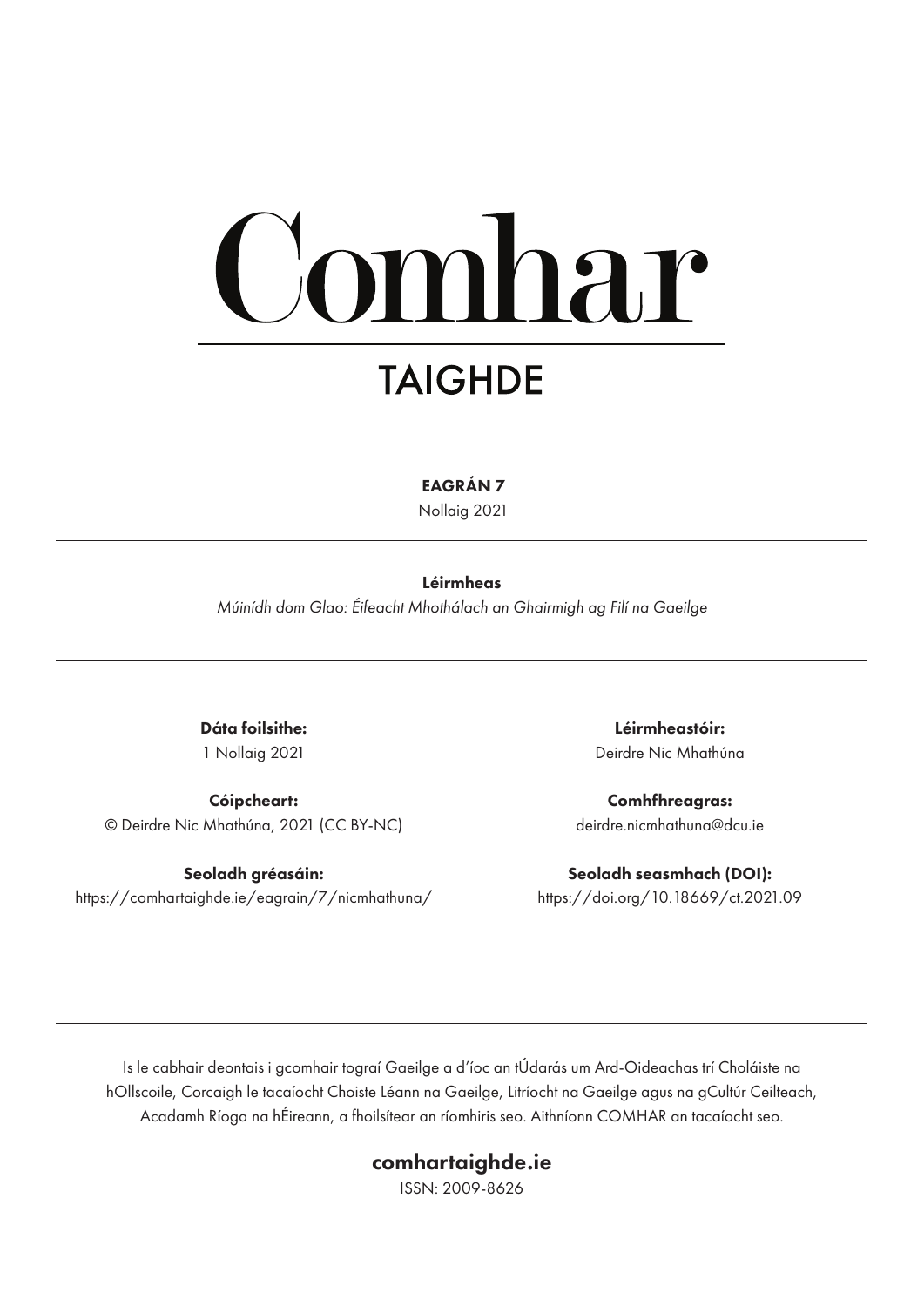## *Múinídh dom Glao: Éifeacht Mhothálach an Ghairmigh ag Filí na Gaeilge*

Leabhar Breac (2016) | 78 lch | ISBN: 978-1-909907-99-7 | €15 Michelle O Riordan

Ón dán 'A sheanfhilí, múinídh dom glao' le Seán Ó Ríordáin a thagann teideal an leabhair seo. Sa chéad véarsa, maíonn pearsa an dáin go bhfuil focail á gcuardach aige atá 'Folaithe i gceo na haimsire' agus 'scaipithe i leabhraibh léinn / Is fós i gcuimhne seanóirí' (Ó Coileáin 2011: 48). Tá mórán dá bhfuil folaithe i gceo na haimsire agus scaipthe i leabhraibh léinn scagtha ag Michelle O Riordan sa saothar seo. Mar is léir ó fhotheideal an leabhair, 'Éifeacht mhothálach an ghairmigh ag filí na Gaeilge,' cuireann an t-údar roimpi iniúchadh a dhéanamh ar chiúta ar leith atá le fáil i bhfilíocht na Gaeilge. Léiríonn sí an leas fairsing ab fhéidir le filí a bhaint as bheith ag tagairt do dhuine sa tuiseal céanna: 'Meas, dímheas; cion, fuath; fíoraithne, bréag-aithne; uasal le híseal; sinsear le sóisear; bocht le saibhir — is féidir na céimeanna seo go léir a chur in iúl le ciútaí trína mbaintear leas nó aimhleas as an ainm dílis' (8). Déantar scagadh 'ar ghnéithe ar leith d'úsáid an ghairmigh sna dánta atá roghnaithe anseo' (8). Chuige seo, pléitear mórán samplaí d'úsáid an ghairmigh chun dul i bhfeidhm ar an éisteoir / léitheoir agus is cumasach mar a úsáidtear an plé ar theicníc fhileata ar leith mar lionsa trína dtugtar léargas ar litríocht na Gaeilge thar thréimhse fhada.

I measc na saothar a chíortar, tá 'Slán fat fholcadh', dán le Tadhg Mór Ó hUiginn a cumadh ar Fhionnghuala, iníon Mhághnusa Uí Chonchobhair, bean a cailleadh sa bhliain 1310 (23–27). Glaoitear uirthi as a hainm sa chéad rann:

Slán fat fholcadh a Fhionnghuala réidh roicheolchar; th'fholt idir é ní fhidir mé nach moitheochthar. (24)

Tugtar athfhriotal ar an rann i nGaeilge na linne seo, cur chuige cuiditheach a leantar in áiteanna eile sa saothar chomh maith: 'Go n‑éirí t'fholcadh leat, a Fhionnghuala álainn, tabharfar do chuid gruaige faoi deara, pé scéal é' (24). Is díol suime mar a aithnítear gur 'céim dhíphearsantaithe' atá i sampla eile d'ainmniú Fhionnghuala, áit a 'measctar d'aon ghnó, an duine — Fionnghuala — leis an rí/dia Nuadha' (25):

Do néimh th'aighthe do áilnigh th'fholt cas claonbhuidhe fionnNuadha Fáil a Fhionnghuala Chláir Caonruighe

Is mar 'Chuir Nuadha Fáil loinnir bhreise i do chuid gruaige trí áilneacht t'aghaidhe, a Fhionnghuala Chláir Chaonruighe' (25) a thugtar an rann i nGaeilge na linne seo.

Pléitear an tionchar atá ag úsáid an ghairmigh ar cháilíocht liteartha an dáin 'Déanam cunntus, a Chathail' (33–35). Is dán é seo a chum Tadhg Dall Ó hUiginn ar Chathal Ó Conchobhair a maraíodh sa bhliain 1581. Is coscrach mar a labhrann an file leis an bhfear marbh as a ainm i rann 9:

2